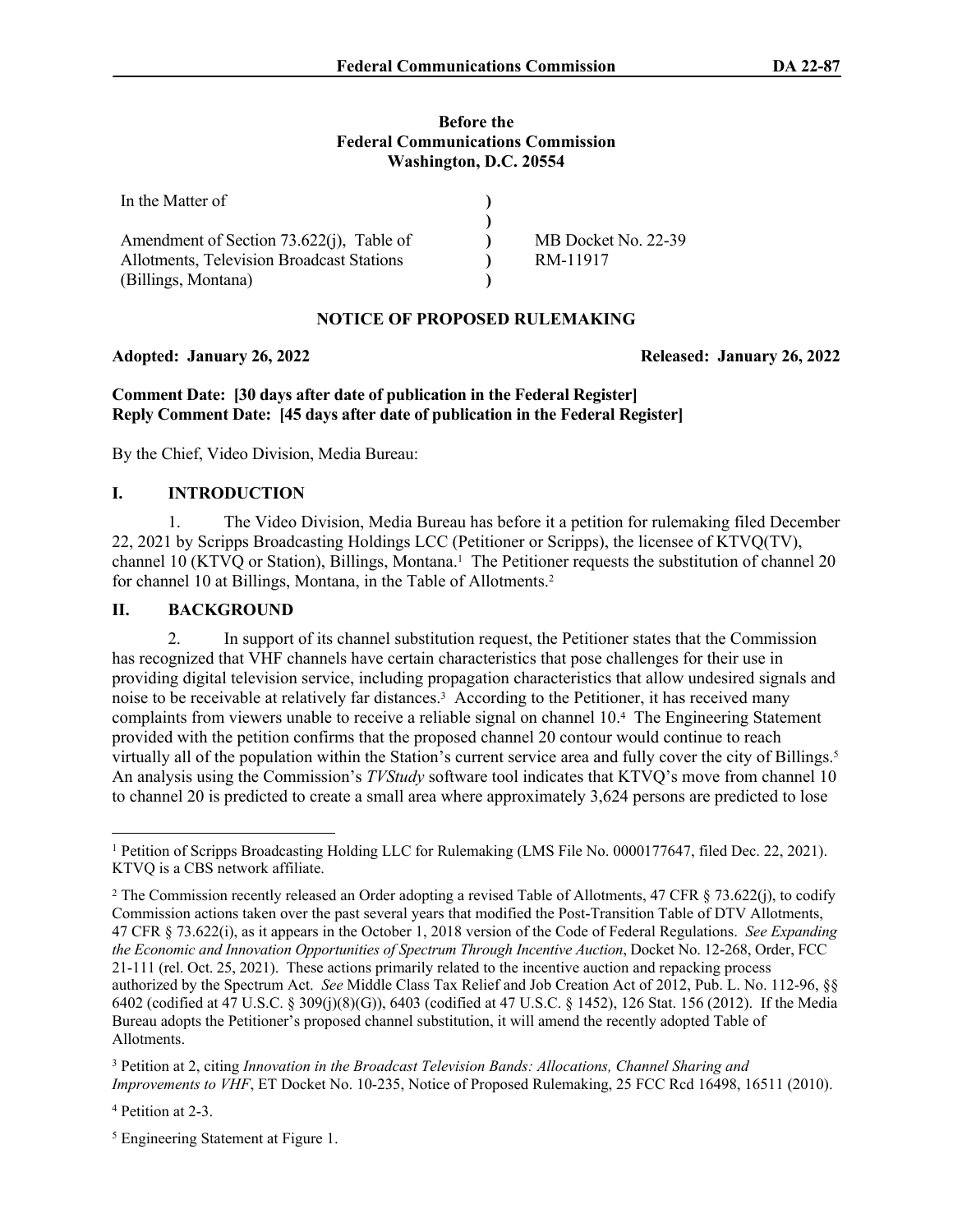service.<sup>6</sup> The loss area, however, is partially overlapped by the noise limited contours of Scripps' owned TV translator stations K15LB-D, Red Lodge, Montana, and K28ON-D, Castle Rock, Montana , both of which carry the CBS network programming aired by KTVQ.<sup>7</sup> Accordingly, only 483 persons would lose CBS service if KTVQ moves to channel 20, which Petitioner argues is *de minimis.*<sup>8</sup> In addition, the Engineering Statement shows that the loss area is also partially overlapped by the noise limited contours of KSVI (ABC) and KULR (NBC), Billings, Montana; KHMT (FOX), Hardin, Montana; and KSGW (ABC/FOX), Sheridan, Wyoming.<sup>9</sup> Thus, viewers in the loss area will continue to have access to major network programming.

#### **III. DISCUSSION**

3. We believe that the Petitioner's channel substitution proposal warrants consideration. Channel 20 can be substituted for channel 10 at Billings, Montana, as proposed, in compliance with the principal community coverage requirements of section  $73.625(a)$  of the Commission's rules (rules),<sup>10</sup> at coordinates 45° 46' 00.9" N and 108° 27' 28.8" W. In addition, we find that this channel change meets the technical requirements set forth in sections 73.616 and 73.623 of the rules.<sup>11</sup> Although the Petitioner's proposal would result in a loss of CBS service to approximately 483 people, we find such a loss to be *de minimis*. <sup>12</sup> While approximately 3,141 additional persons will lose access to KTVQ's signal, they will still are able to access CBS network programing through translator stations K15LB-D and K28ON-D. Thus, we propose to substitute channel 20 for channel 10 for KTVQ with the following specifications:

| City and State    | <b>Television Channel</b> | Power $(kW)$ | Antenna HAAT (m) |
|-------------------|---------------------------|--------------|------------------|
| Billings, Montana |                           | 1000         | 180              |

4. Accordingly, we seek comment on the proposed amendment of the Table of Allotments, section  $73.622(i)$  of the rules,<sup>13</sup> for the community listed below, to read as follows:

|                       | Channel No.       |                   |
|-----------------------|-------------------|-------------------|
| <b>City and State</b> | Present           | <b>Proposed</b>   |
| Billings, Montana     | $10, 11, *16, 18$ | $11, *16, 18, 20$ |

## **IV. PROCEDURAL MATTERS**

5. *Showings Required*. Comments are invited on the proposal discussed in this Notice of Proposed Rulemaking (*NPRM*). The Petitioner or any proponent that expresses interest in the allotment will be expected to answer whatever questions are presented in initial comments. The petitioner of a proposed allotment is required to file comments even if it only resubmits or incorporates by reference its former pleadings. The petitioner must restate its present intention to apply for the channel if it is allotted

13 47 CFR § 73.622(j).

<sup>6</sup> Petition at 2; Engineering Statement at 4.

<sup>7</sup> In fact, due to VHF reception issues and terrain most of these viewers were likely receiving their CBS programming from these translators already.

<sup>8</sup> Petition at 3-4; Engineering Statement at 4.

<sup>9</sup> Petition at 4; Engineering Statement at Figure 3.

<sup>10</sup> 47 CFR § 73.625(a).

<sup>11</sup> 47 CFR §§ 73.616, 73.623.

<sup>12</sup> *See WSET, Inc.*, 80 FCC 2d 233, 246 (1980) (finding that loss of network service to less than 500 persons is *de minimis).*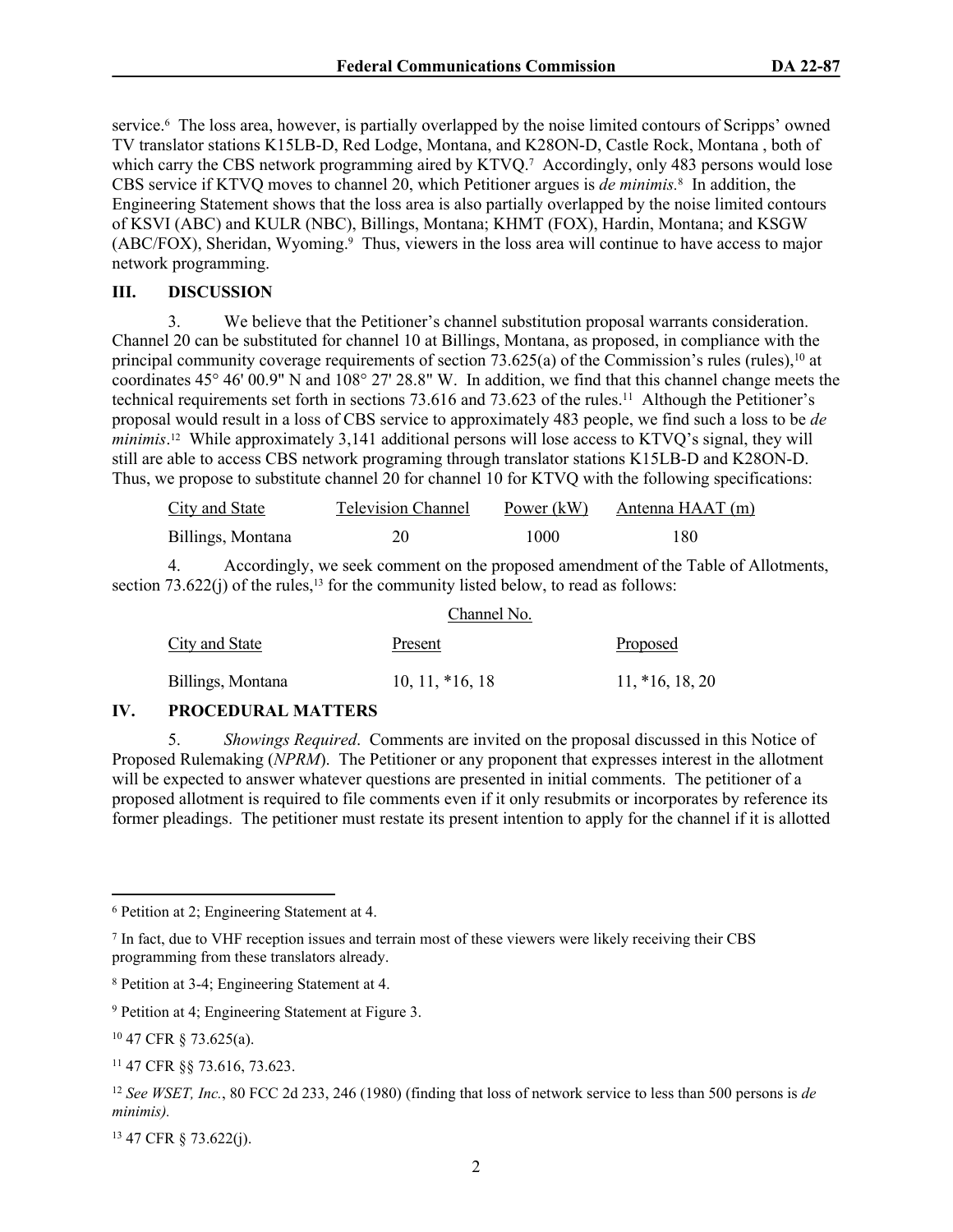and, if authorized, to build a station promptly.<sup>14</sup> Failure to file may lead to denial of the request. Any requests by a proponent for withdrawal or dismissal of an allotment request must be filed with the Commission in accordance with section  $1.420(i)$  of the rules.<sup>15</sup>

6. *Cut-off Protection*. The following procedures will govern the consideration of the filings in this proceeding:

- (a) Counterproposals advanced in this proceeding itself will be considered, if advanced in initial comments, so that parties may comment on them in reply comments. They will not be considered if advanced in reply comments.<sup>16</sup>
- (b) The filing of a counterproposal may lead the Commission to allot a different channel than was requested in the Petition.<sup>17</sup>

7. *Comments and Reply Comments*. Pursuant to sections 1.415, 1.419, and 1.420 of the rules,18 interested parties may file comments and reply comments on or before the dates indicated on the first page of this document. Comments may be filed using the Commission's Electronic Comment Filing System (ECFS).<sup>19</sup>

- Electronic Filers: Comments may be filed electronically using the Internet by accessing the ECFS: [http://apps.fcc.gov/ecfs/.](about:blank) Parties that choose to file electronically only need to submit one copy of each filing so long as the submission conforms to all procedural and filing requirements. Online filing is optional.
- Paper Filers: Parties who choose to file by paper must file an original and one copy of each filing. Filings can be sent by hand or messenger delivery, by commercial overnight courier, or by first-class or overnight U.S. Postal Service mail. All filings must be addressed to the Commission's Secretary, Office of the Secretary, Federal Communications Commission. Any paper filing that is not addressed to the Office of the Secretary will be treated as filed on the day it is received in the Office of the Secretary. Accordingly, failure to follow the specified requirements may result in the treatment of a filing as untimely.
	- o Commercial overnight mail (other than U.S. Postal Service Express Mail and Priority Mail) must be sent to 9050 Junction Drive, Annapolis Junction, MD 20701.
	- o U.S. Postal Service first-class, Express, and Priority mail must be addressed to 45 L Street, NE, Washington, D.C. 20554.
	- o Effective March 19, 2020, and until further notice, the Commission no longer accepts any hand or messenger delivered filings. This is a temporary measure taken to help protect the health and safety of individuals, and to mitigate the transmission of COVID-19.<sup>20</sup>
	- o During the time the Commission's building is closed to the general public and until further notice, if more than one docket or rulemaking number appears in the caption of a proceeding, paper filers need not submit two additional copies for each additional docket

<sup>14</sup> *See, e.g., Buffalo, Iola, Normangee, and Madisonville, Texas*, MB Docket No. 07-729, Report and Order, 24 FCC Rcd 8192, 8194, para. 9 (Aud. Div. 2009).

<sup>15</sup> 47 CFR § 1.420(j).

<sup>16</sup> 47 CFR §1.420(d).

 $17$  47 CFR § 1.420(g)(2).

<sup>18</sup> 47 CFR §§ 1.415, 1.419, and 1.420.

<sup>19</sup> *See Electronic Filing of Documents in Rulemaking Proceedings*, 63 FR 24121 (1998).

<sup>20</sup> *See FCC Announces Closure of FCC Headquarters Open Window and Change in Hand-Delivery Policy*, Public Notice, 35 FCC Rcd 2788 (2020).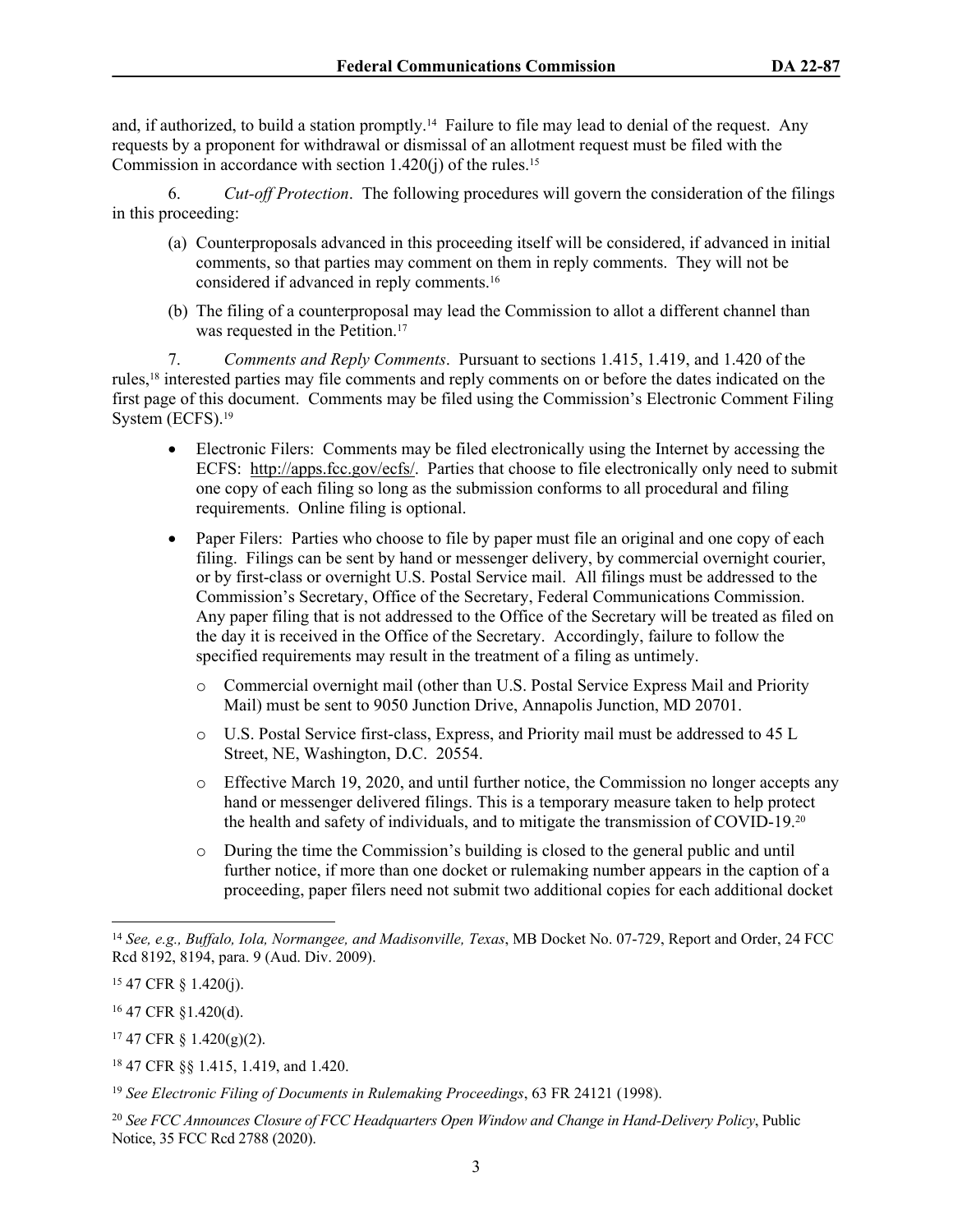or rulemaking number; an original and one copy are sufficient.

8. *Service.* Pursuant section 1.420 of the rules,<sup>21</sup> all submissions by parties to this proceeding or by persons acting on behalf of such parties must be made in written comments, reply comments, or other appropriate pleadings. The person filing the comments shall serve comments on the petitioners. Reply comments shall be served on the person(s) who filed comments to which the reply is directed. A certificate of service shall accompany such comments and reply comments.22 Additionally, a copy of such comments should be served on counsel for petitioner, as follows:

Christina A. Burrow, Esq. Cooley LLP 1299 Pennsylvania Avenue, NW Washington, D.C. 20004-2400

9. *Ex Parte Notices– Restricted*. The proceeding this Notice initiates shall be treated as a "restricted" proceeding in accordance with the Commission's *ex parte* rules.<sup>23</sup> For purposes of this restricted notice and comment rulemaking proceeding, members of the public are advised that no *ex parte* presentations are permitted from the time the Commission adopts a notice of proposed rulemaking until the proceeding has been decided and such decision in the applicable docket is no longer subject to reconsideration by the Commission or review by any court.24 An *ex parte* presentation is not prohibited if specifically requested by the Commission or staff for the clarification or adduction of evidence or resolution of issues in the proceeding. 25 However, any new written information elicited from such a request or any summary of any new information shall be served by the person making the presentation upon the other parties to the proceeding in a particular docket unless the Commission specifically waives this service requirement.26 Any comment that has not been served on the petitioner constitutes an *ex parte* presentation and shall not be considered in the proceeding. Any reply comment which has not been served on the person(s) who filed the comment, to which the reply is directed, constitutes an *ex parte* presentation and shall not be considered in the proceeding.

10. *Availability of Documents.* Comments, reply comments, and *ex parte* submissions will be available for public inspection via ECFS [\(http://apps.fcc.gov/ecfs/\)](http://apps.fcc.gov/ecfs/). Documents will be available electronically in ASCII, Microsoft Word, and/or Adobe Acrobat.

11. *Paperwork Reduction and Regulatory Flexibility*. The Commission has determined that the relevant provisions of the Regulatory Flexibility Act of 1980, as amended,27 do not apply to a rulemaking proceeding to amend the Table of Allotments, section 73.622(j) of the rules.<sup>28</sup> This document does not contain proposed information collection requirements subject to the Paperwork Reduction Act of

<sup>23</sup> 47 CFR §§ 1.1200 *et seq.*

<sup>24</sup> 47 CFR § 1.1208.

<sup>25</sup> 47 CFR § 1.1204(a)(10).

<sup>26</sup> 47 CFR § 1.1204(a)(10)(ii). In addition, an oral presentation in a restricted proceeding not designated for hearing requesting action by a particular date or giving reasons that a proceeding should be expedited other than the need to avoid administrative delay is permitted. A detailed summary of the presentation must be filed in the record and served by the person making the presentation on the other parties to the proceeding, who may respond in support or opposition to the request for expedition, including by oral *ex parte* presentation, subject to the same service requirement. 47 CFR § 1.1204(a)(11).

<sup>27</sup> *See* 5 U.S.C. § 603. The RFA, *see* 5 U.S.C. § 601 *et seq.*, has been amended by the Small Business Regulatory Enforcement Fairness Act of 1996 (SBREFA), Pub. L. No. 104-121, Title II, 110 Stat. 857 (1996). The SBREFA was enacted as Title II of the Contract with America Advancement Act of 1996 (CWAAA).

28 47 CFR § 73.622(j).

<sup>21</sup> 47 CFR § 1.420.

<sup>22</sup> *See* 47 CFR §1.420(a), (b), and (c).